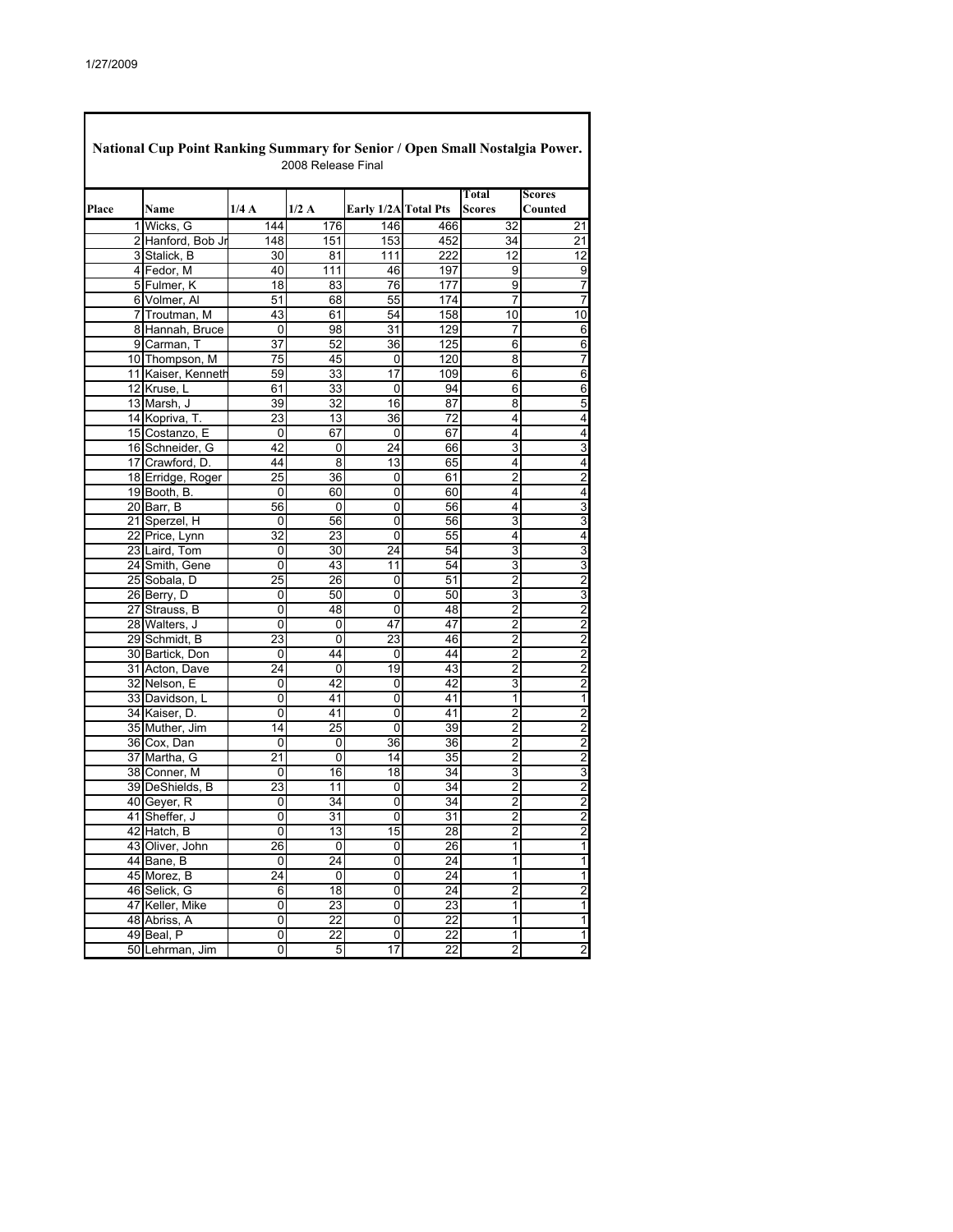| National Cup Point Ranking Summary for Senior / Open Big Nostalgia Power.<br>2008 Release Final |         |                 |        |                  |                     |                         |  |  |  |  |  |
|-------------------------------------------------------------------------------------------------|---------|-----------------|--------|------------------|---------------------|-------------------------|--|--|--|--|--|
| Name                                                                                            | A       | B               | C      | <b>Total Pts</b> | <b>Total Scores</b> | Scores<br>Counted       |  |  |  |  |  |
| Hanford, Bol                                                                                    | 149     | 157             | 164    | 470              | 32                  | 21                      |  |  |  |  |  |
| Wicks, G                                                                                        | 142     | 143             | 144    | 429              | 36                  | 21                      |  |  |  |  |  |
| Smith, Gene                                                                                     | 79      | 46              | 47     | 172              | 8                   | 8                       |  |  |  |  |  |
| Troutman, M                                                                                     | 54      | 57              | 61     | 172              | 10                  | 10                      |  |  |  |  |  |
| Nelson, D                                                                                       | 33      | 54              | 80     | 167              | 12                  | 9                       |  |  |  |  |  |
| Fulmer, K                                                                                       | 44      | 66              | 44     | 154              | 11                  | 7                       |  |  |  |  |  |
| Marsh, J                                                                                        | 53      | 46              | 40     | 139              | 10                  | 6                       |  |  |  |  |  |
| Harper, C                                                                                       | 56      | 48              | 30     | 134              | 8                   | 7                       |  |  |  |  |  |
| Sobala, D                                                                                       | 65      | 36              | 14     | 115              | 6                   | 6                       |  |  |  |  |  |
| Costanzo, E                                                                                     | 62      | 26              | 21     | 109              | 9                   | 6                       |  |  |  |  |  |
| Sperzel, H                                                                                      | 49      | 29              | 26     | 104              | 7                   | 6                       |  |  |  |  |  |
| Sheffer, J                                                                                      | 40      | 61              | 0      | 101              | 5                   | 5                       |  |  |  |  |  |
| Covalt, R                                                                                       | 0       | 20              | 79     | 99               | 5                   | 5                       |  |  |  |  |  |
| Kaiser, Kenr                                                                                    | 0       | 24              | 65     | 89               | 5                   | 4                       |  |  |  |  |  |
| Watson, R                                                                                       | 18      | 46              | 22     | 86               | 5                   | 5                       |  |  |  |  |  |
| Fedor, M                                                                                        | 34      | 46              | 0      | 80               | 5                   | 5                       |  |  |  |  |  |
| Carman, T                                                                                       | 17      | 50              | 10     | 77               | 5                   | 5                       |  |  |  |  |  |
| Kruse, L                                                                                        | 60      | 17              | 0      | 77               | 4                   | 4                       |  |  |  |  |  |
| Neugenbaue                                                                                      | 24      | 25              | 25     | 74               | 4                   | 4                       |  |  |  |  |  |
| Carmen Jeff                                                                                     | 15      | 19              | 37     | 71               | 5                   | 5                       |  |  |  |  |  |
| Hurst, J                                                                                        | 12      | 0               | 55     | 67               | 5                   | 4                       |  |  |  |  |  |
| Schneider, C                                                                                    | 22      | 24              | 21     | 67               | 3                   | 3                       |  |  |  |  |  |
| Hannah, Bru                                                                                     | 65      | 0               | 0      | 65               | 3                   | 3                       |  |  |  |  |  |
| Mattes, B                                                                                       | 0       | 0               | 55     | 55               | 2                   | $\overline{c}$          |  |  |  |  |  |
| Selick, G                                                                                       | 18      | 13              | 23     | 54               | 4                   | 4                       |  |  |  |  |  |
| Thompson,                                                                                       | 15      | 14              | 25     | 54               | 3                   | 3                       |  |  |  |  |  |
| Kaiser, D.                                                                                      | 51      | 0               | 0      | 51               | 3                   | $\overline{2}$          |  |  |  |  |  |
| Stalick, B                                                                                      | 0       | 36              | 15     | 51               | 3                   | 3                       |  |  |  |  |  |
| Bane, B                                                                                         | 28      | 0               | 22     | 50               | $\overline{c}$      | $\overline{\mathbf{c}}$ |  |  |  |  |  |
| Berry, D                                                                                        | 0       | 46              | 0      | 46               | 3                   | 3                       |  |  |  |  |  |
| Muther, Jim                                                                                     | 45      | 0               | 0      | 45               | 3                   | $\overline{2}$          |  |  |  |  |  |
| Thomas, R.                                                                                      | 0       | 19              | 25     | 44               | $\overline{2}$      | $\overline{2}$          |  |  |  |  |  |
| Davidson, L                                                                                     | 10      | 25              | 0      | 35               | 2                   | $\overline{\mathbf{c}}$ |  |  |  |  |  |
| Reed, Ronal                                                                                     | 0       | 35              | 0      | 35               | 2                   | $\overline{2}$          |  |  |  |  |  |
| Walters, J                                                                                      | 0       | 35              | 0      | 35               | $\overline{2}$      | $\overline{2}$          |  |  |  |  |  |
| Edelstein, R                                                                                    | 8       | 23              | 0      | 31               | 4                   | 3                       |  |  |  |  |  |
| King, Doug                                                                                      | 31      | 0               | 0      | 31               | $\overline{2}$      | $\overline{2}$          |  |  |  |  |  |
| Dock, D                                                                                         | 0       | 30              | 0      | 30               | 1                   | 1                       |  |  |  |  |  |
| Petty, Doug                                                                                     | 26      | 0               | 0      | 26               | 1                   | 1                       |  |  |  |  |  |
| Miller, L.                                                                                      | 24      | 0               | 0      | 24               | 1                   | 1                       |  |  |  |  |  |
| Augustus, B                                                                                     | 5       | 18              | 0      | 23               | 2                   | 2                       |  |  |  |  |  |
| Christensen,                                                                                    | 0       | 0               | 23     | 23               | 1                   | 1                       |  |  |  |  |  |
| McBurnett, F                                                                                    | 0       | 23              | 0      | 23               | 1                   | 1                       |  |  |  |  |  |
| Tisdale, O                                                                                      | 23      | 0               | 0      | 23               | 1                   | 1                       |  |  |  |  |  |
| Wineland, Da                                                                                    | 23      | 0               |        | 23               | 1                   | 1                       |  |  |  |  |  |
|                                                                                                 |         | $\overline{21}$ | 0<br>0 | 21               | 1                   | 1                       |  |  |  |  |  |
| Ellington, Jet<br>Luparelli, Ed                                                                 | 0<br>21 |                 | 0      | $\overline{21}$  | 1                   | $\overline{1}$          |  |  |  |  |  |
| Swift, Bill                                                                                     |         | 0<br>21         |        | 21               | 1                   | $\overline{\mathbf{1}}$ |  |  |  |  |  |
|                                                                                                 | 0<br>20 |                 | 0<br>0 | 20               | 1                   | $\overline{\mathbf{1}}$ |  |  |  |  |  |
| DeShields, B<br>Booth, Bill                                                                     |         | 0               |        |                  |                     |                         |  |  |  |  |  |
|                                                                                                 | 19      | 0               | o      | 19               | 1                   | $1\vert$                |  |  |  |  |  |

ī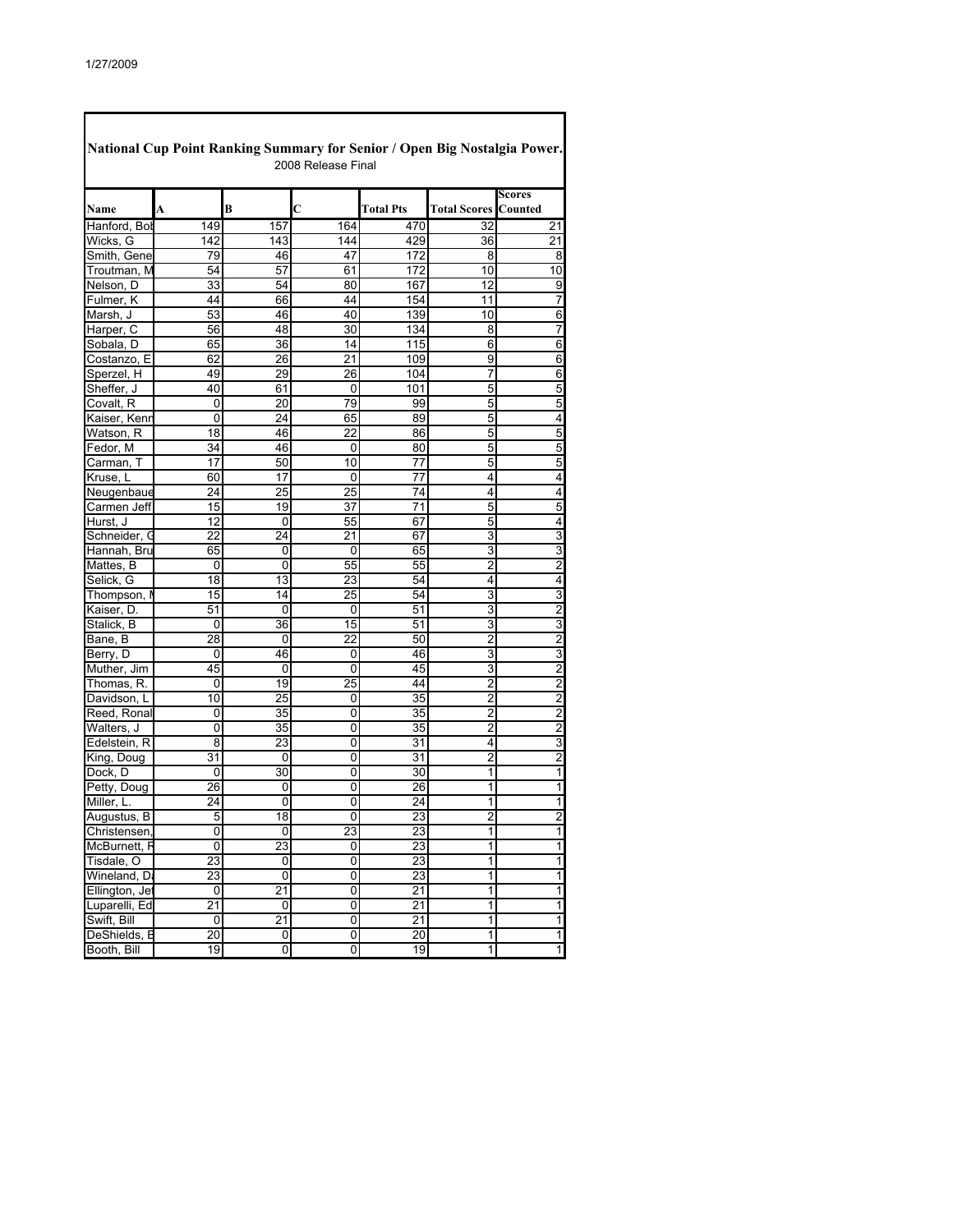|       | <b>National Cup Point Ranking Summary for Senior / Open AMA Power.</b> |                 | 2008 Release Final      |           |                  |                        |                          |
|-------|------------------------------------------------------------------------|-----------------|-------------------------|-----------|------------------|------------------------|--------------------------|
| Place | Name                                                                   | 1/2A            | A/B                     | C/D       | <b>Total Pts</b> | Total<br><b>Scores</b> | <b>Scores</b><br>Counted |
|       | 1 Hanford, Bob (Jr)                                                    | 138             | 125                     | 151       | 414              | 21                     | 20                       |
|       | 2 Berry, D                                                             | 136             | 79                      | 61        | 276              | 14                     | 13                       |
|       | 3 Brown, G                                                             | 44              | 103                     | 67        | 214              | 12                     | 12                       |
|       | 4 Covalt, Richard                                                      | 17              | 85                      | 98        | 200              | $\overline{12}$        | 10                       |
|       | 5 Nelson, Dick                                                         | 83              | 44                      | 46        | 173              | 9                      | 9                        |
|       | 6 Carman, T                                                            | 7               | 29                      | 72        | 108              | 7                      | 7                        |
|       | 7 Carman, Jeff                                                         | 0               | 38                      | 67        | 105              | 7                      | 7                        |
|       | 8 Troutman, M                                                          | 49              | 18                      | 37        | 104              | 8                      | 8                        |
|       | 9 Wagner, Jerry                                                        | 0               | 58                      | 39        | 97               | 5                      | 5                        |
|       | 10 Oakins, Gary                                                        | 14              | 62                      | 13        | 89               | 6                      | 5                        |
|       | 11 Edmonson, D                                                         | 31              | 49                      | 0         | 80               | 6                      | 5                        |
|       | 12 Parker, Jim                                                         | 39              | 38                      | 0         | 77               | 4                      | 4                        |
|       | 13 Scott, G                                                            | 0               | 41                      | 36        | 77               | 4                      | 4                        |
|       | 14 Avila, G                                                            | 0               | 51                      | 23        | 74               | 5                      | 5                        |
|       | 15 Hinrichs, G                                                         | 25              | 32                      | 17        | 74               | 3                      | 3                        |
|       | 16 Marsh, Jack                                                         | 19              | 18                      | 35        | $\overline{72}$  | 5                      | 5                        |
|       | 17 Clawson, Joe                                                        | 0               | 0                       | 68        | 68               | 4                      | 4                        |
|       | 18 Muther, J                                                           | 68              | 0                       | 0         | 68               | 5                      | 4                        |
|       | 19 Bartick, Don                                                        | 41              | 19                      | 0         | 60               | 3                      | 3                        |
|       |                                                                        |                 |                         |           |                  |                        |                          |
|       | 20 Scully, B<br>21 DeLoach, Don                                        | 32              | 28<br>0                 | 0<br>0    | 60<br>59         | 4                      | 3                        |
|       | 22 Thorkildsen, Terr                                                   | 59              |                         | 0         |                  | 3                      | 3                        |
|       |                                                                        | 0               | 48                      |           | 48               | 2                      | $\overline{2}$           |
|       | 23 DeMeritte, Jim                                                      | 0               | 0                       | 44        | 44               | 3                      | $\overline{2}$           |
|       | 24 Dona, G                                                             | 43              | 0                       | 0         | 43               | 2                      | 2                        |
|       | 25 Barr, B                                                             | 42              | 0                       | 0         | 42               | 3                      | 2                        |
|       | 26 Bell, T                                                             | 15              | $\overline{27}$         | 0         | 42               | 4                      | 4                        |
|       | 27 Houtenbrink, G.                                                     | 0               | 42                      | 0         | 42               | 4                      | $\overline{\mathbf{c}}$  |
|       | 28 Lovins, B                                                           | 0               | 42                      | 0         | 42               | $\overline{2}$         | $\overline{2}$           |
|       | 29 Sperzel, H                                                          | 42              | 0                       | 0         | 42               | $\overline{2}$         | 2                        |
|       | 30 Morris, Gil                                                         | 19              | 22                      | 0         | 41               | 2                      | $\overline{2}$           |
|       | 31 Kear, Ken                                                           | 24              | 0                       | 15        | 39               | $\overline{2}$         | 2                        |
|       | 32 Stober, P                                                           | 17              | 22                      | 0         | 39               | 2                      | $\overline{\mathbf{c}}$  |
|       | 33 Kerger, T                                                           | 38              | 0                       | 0         | 38               | 2                      | $\overline{c}$           |
|       | 34 Thompson, M                                                         | 38              | 0                       | 0         | 38               | 2                      | $\overline{2}$           |
|       | 35 Rounsaville, Dav                                                    | 0               | 37                      | 0         | 37               | 1                      | 1                        |
|       | 36 Schneider, G                                                        | 18              | 0                       | 19        | 37               | 2                      | 2                        |
|       | 37 Kaiser, K                                                           | 36              | 0                       | 0         | 36               | 2                      | $\overline{c}$           |
|       | 38 Grove, J                                                            | 0               | 34                      | 0         | 34               | 1                      | 1                        |
|       | 39 Mace, Marvin                                                        | 9               | 24                      | 0         | 33               | 2                      | $\overline{\mathbf{c}}$  |
|       | 40 Kruse, M.                                                           | 11              | 21                      | 0         | 32               | $\overline{2}$         | $\overline{2}$           |
|       | 41 Ellington, J                                                        | 0               | 29                      | 0         | 29               | 1                      | 1                        |
|       | 42 Langelius, W                                                        | 29              | U                       | U         | 29               | 1                      |                          |
|       | 43 Wineland, D                                                         | $\overline{19}$ | 10                      | 0         | 29               | $\overline{2}$         | $\overline{2}$           |
|       | 44 Heinrich, D                                                         | 0               | 19                      | 9         | 28               | $\overline{2}$         | $\overline{2}$           |
|       | 45 Sherman, K.                                                         | 0               | 0                       | 28        | 28               | $\overline{1}$         | $\overline{1}$           |
|       | 46 Masterman, Paul                                                     | 27              | 0                       | $\pmb{0}$ | 27               | 2                      | $\overline{c}$           |
|       | 47 Keller, J                                                           | 0               | $\overline{\mathbf{0}}$ | 25        | 25               | 1                      | 1                        |
|       | 48 Laprick, S.                                                         | $\overline{25}$ | $\overline{0}$          | 0         | 25               | $\overline{1}$         | 1                        |
|       | 49 Smith, Gene                                                         | 25              | O                       | 0         | 25               | $\mathbf{1}$           | 1                        |
|       | 50 Robbins, G                                                          | 24              | 0                       | 0         | 24               | 1                      | $\overline{\mathbf{1}}$  |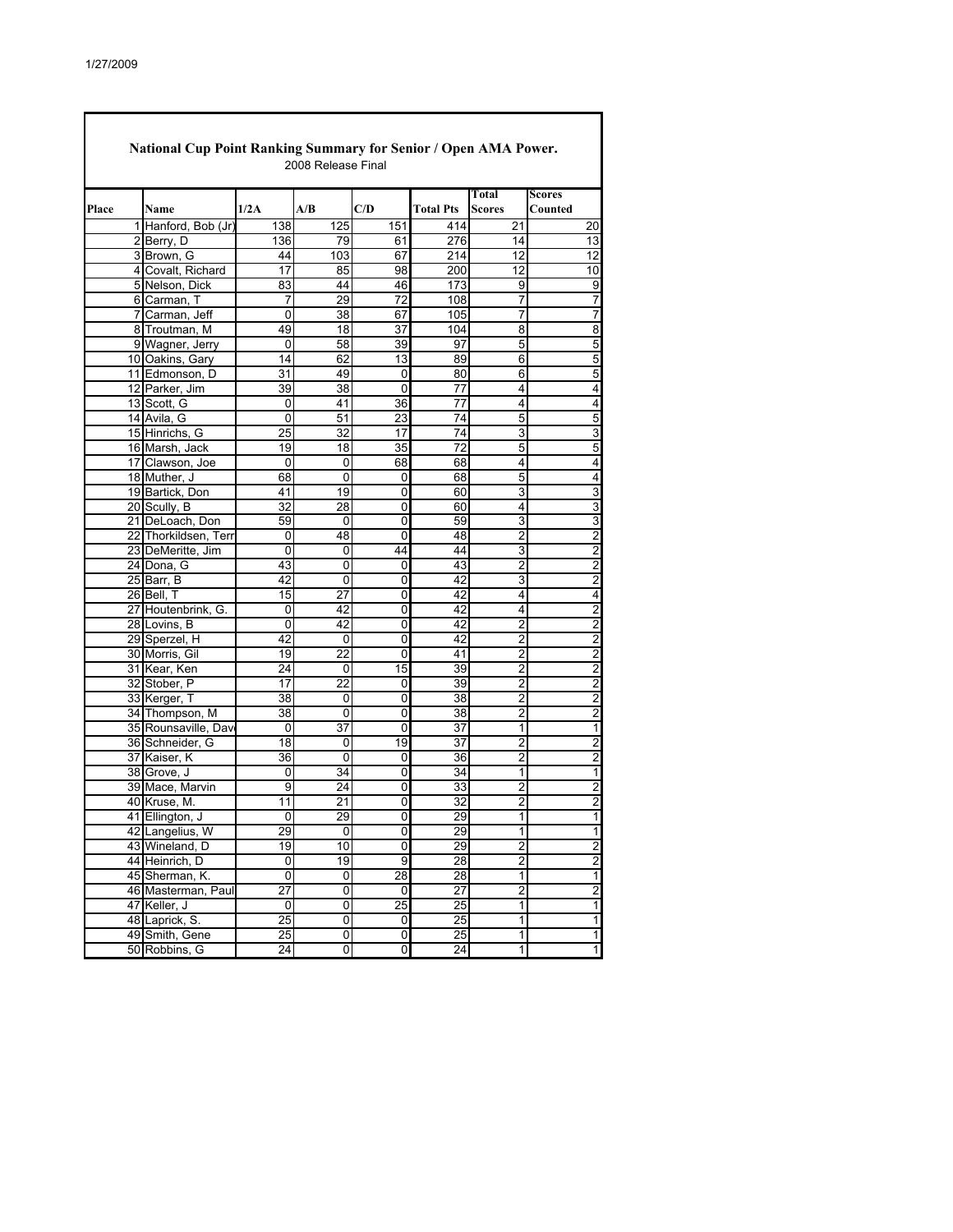**Place Name 1/2A A/B C/D Total Pts Total Scores Scores Counted** 1 | Hanford, Bob (, 161 | 149 | 133 | 1443 | 22 | 21 | 21 | 22 | 21 | 23 | 24 | 25 | 21 | 21 | 21 | 21 | 21 | 2<br>2 | Berry, D | 134 | 163 | 128 | 125 | 19 | 19 2 Berry, D 134 163 128 425 19 19<br>3 Covalt, R 30 111 106 247 15 12 3 Covalt, R | 30 111 106 247 4 Brown, G 79 79 54 23 156 7 7<br>5 Sperzel, H 63 60 30 153 13 5 Sperzel, H 6 Nelson, Dick | 57 | 17 | 61 | 135 | 8 | 7 7 Smith, Gene 61 0 42 103 6 6<br>8 Watson B 10 38 50 98 6 6 8 Watson, B 10 38 50 98 6 6 9 Robbins, G  $\begin{array}{|c|c|c|c|c|c|c|c|} \hline \text{9} & \text{Robbins, G} & \text{38} & \text{39} & \text{0} & \text{77} & \text{4} & \text{4} \ \hline \text{10} & \text{Langelius, Bill} & \text{72} & \text{0} & \text{0} & \text{72} & \text{4} & \text{4} \ \hline \end{array}$ 10 Langelius, Bill 11 Costanzo, E 21 47 0 68 4 4 12 DeMeritte, Jim 20 0 43 63 3 3<br>13 Harper, C 7 10 44 61 4 4 13 Harper, C 7 10 44 61 4 4 14 Houtenbrink, G 0 43 17 60 4 3 15 Troutman, M | 27 | 19 | 13 | 59 | 5 | 5 16 Carman, T 29 14 14 57 4 4<br>17 Mollendorf, J 56 0 0 56 2 2 17 Mollendorf, J 56 0 0 56 2 2 18 Bane, B 0 23 31 54 2 2 19 Mattes, R 0 14 38 52 3 3<br>20 Miller, Tom 0 51 0 51 3 20 Miller, Tom | 0 51 0 51 3 3 21 Pailet, J 10 36 0 46 22 Burros, R 44 0 0 44 2 2<br>23 Keiser Ken 27 17 0 44 2 2 23 Keiser, Ken | 27 17 0 44 2 2 24 Muther, Jim (1944 0 0 0 44 2)<br>25 Souder, B. (22 0 21 43 2) 25 Souder, B. 22 0 21 43 2 2 26 Bartick, Don 21 21 21 0 42 2 27 Carmen, Jeff 0 31 9 40 3 3<br>28 Fedor, M 1 16 23 0 39 2 2 28 Fedor, M 16 23 0 39 2 29 Selik, G. (1986) 6 33 0 39 39 30 DeLoach, Don 0 0 38 38 2 31 Masterman, Pa 38 0 0 38 2 2<br>32 Laprik, Scott 35 0 0 35 2 2 32 Laprik, Scott 35 0 0 35 2 33 Jaju, Chinmay | 13 21 0 34 2 34 Marsh, D 17 17 0 34 2 2<br>35 Blake, S. 14 18 0 32 2 2 35 Blake, S. 1 14 18 0 32 2 2 36 Avila, G 0 17 13 30 2 2 37 Dock, D. 0 29 0 29 1 1<br>38 Oakins, G 15 14 0 29 2 2 38 Oakins, G 15 14 0 29 2 2 39 Fulmer, K 27 0 0 27 1<br>40 Thorkildsen. T 0 27 0 27 1 40 Thorkildsen, T 0 27 0 27 1 41 Thompson, M 0 25 0 25 1 42 Keller, Mike 23 0 0 23 1 1<br>43 Edmonson, D 0 22 0 22 1 1 43 Edmonson, D 0 22 0 22 1 44 Keiser, Don | 0 22 0 22 1 45 King, Troy  $\begin{array}{|c|c|c|c|c|c|c|c|c|} \hline \end{array}$   $\begin{array}{|c|c|c|c|c|} \hline \text{O} & \text{O} & \text{O} & \text{22} & \text{1} \ \hline \end{array}$ 46 Irwin, J 0 0 21 21 1<br>47 Jenkins, B 21 0 0 21 1 47 Jenkins, B 21 0 0 21 1 18 Martha, G 21 0 0 21 1<br>19 Schneider, G 0 21 0 21 1 49 Schneider, G 0 21 0 21 1<br>50 Stalick, B 21 0 0 21 1 50 Stalick, B 2008 Release Final **National Cup Point Ranking Summary for Senior / Open Classic Power.**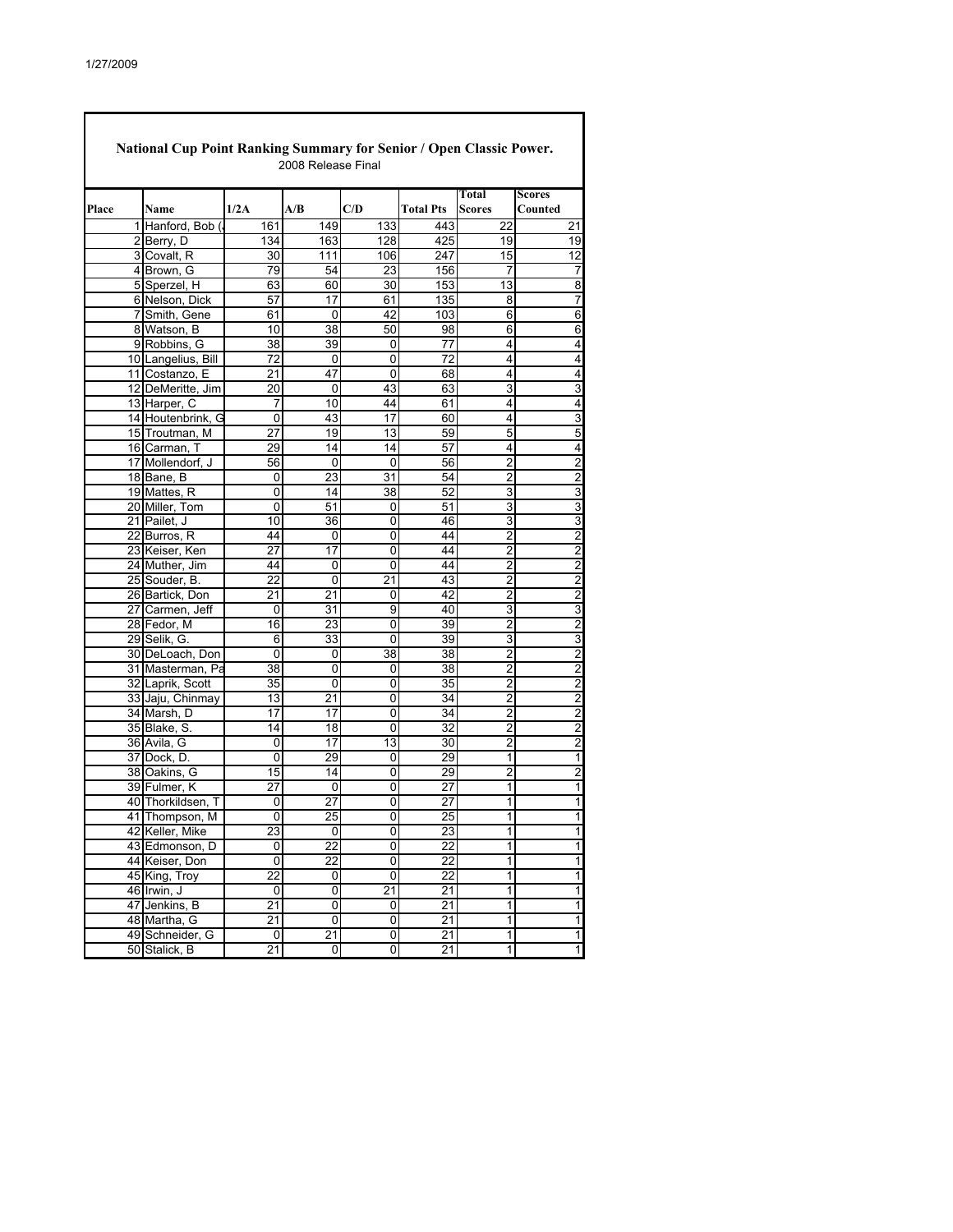|       |                    |                 |                |                 |                  | Total                   | Scores                  |
|-------|--------------------|-----------------|----------------|-----------------|------------------|-------------------------|-------------------------|
| Place | Name               | $P-30$          | Moffett        | Mulvihill       | <b>Total Pts</b> | <b>Scores</b>           | Counted                 |
|       | 1 Konefes, E       | 0               | 113            | 111             | 224              | 10                      | 10                      |
|       | 2 Williams, J      | 0               | 57             | 86              | 143              | 8                       | 7                       |
|       | 3 DeLoach, D       | 97              | 21             | 21              | 139              | 8                       | 7                       |
|       | 4 Brown, G         | 64              | 0              | 43              | 107              | 6                       | 6                       |
|       | 5 Sneed, E         | 0               | 36             | 69              | 105              | 6                       | 6                       |
|       | 6 Berry, D         | 87              | 0              | 16              | 103              | 5                       | 5                       |
|       | 7 Kamla, J         | 58              | 0              | $\overline{22}$ | 98               | 5                       | 5                       |
|       | 8 Vernon, Ted      | 54              | 0              | 36              | 90               | 6                       | 5                       |
|       | 9 Hanford, R P (S  | 33              | 14             | 41              | 88               | 5                       | 5                       |
|       | 10 McGuckin, Dere  | 88              | 0              | 0               | 88               | 4                       | 4                       |
|       | 11 McConachie, Bi  | $\mathbf 0$     | 21             | 65              | 86               | 4                       | 4                       |
|       | 12 Harden, E       | 33              | 23             | 26              | 82               | 4                       | 4                       |
|       | 13 Sisk, Marc      | 57              | 0              | 20              | $\overline{77}$  | $\overline{5}$          | 4                       |
|       | 14 Seymor, John    | 73              | 0              | 0               | 73               | 3                       | 3                       |
|       | 15 Griffith, Earl  | 18              | 0              | 54              | 72               | 4                       | 4                       |
|       | 16 Ferwerda, J     | 21              | 22             | 28              | 71               | 4                       | 4                       |
|       | 17 Dona, Gordon    | 21              | 0              | 49              | 70               | 3                       | 3                       |
|       | 18 Jensen, E       | 46              | 0              | 23              | 69               | 4                       | 4                       |
|       | 19 Saver, L        | 23              | 24             | $\overline{22}$ | 69               | 3                       | 3                       |
|       | 20 Sechrist, D     | 40              | 0              | 29              | 69               | 2                       | 2                       |
|       | 21 Bartick, D      | 31              | 0              | 37              | 68               | 4                       | 4                       |
|       | 22 Keller, M       | 44              | 0              | 23              | 67               | 6                       | 3                       |
|       | 23 Murphy, G (Jerr | 66              | 0              | 0               | 66               | 4                       | 4                       |
|       | 24 Saimo, S        | 46              | 0              | 18              | 64               | 5                       | 3                       |
|       | 25 Troutman, M     | $\overline{18}$ | 30             | 15              | 63               | $\overline{5}$          | 5                       |
|       | 26 Pelatowski, L   | 58              | 0              | 0               | 58               | 3                       | 3                       |
|       | 27 Oakins, Gary    | 18              | 0              | 39              | 57               | 3                       | 3                       |
|       | 28 Buddenbohm, S   | 55              | 0              | 0               | 55               | $\overline{2}$          | 2                       |
|       | 29 Zarate, D       | 41              | 0              | 14              | 55               | 4                       | 3                       |
|       | 30 Smith, Gene     | 53              | $\Omega$       | $\Omega$        | 53               | $\overline{2}$          | $\overline{2}$          |
|       | 31 Redlin, C       | 0               | 27             | 25              | 52               | $\overline{2}$          | $\overline{c}$          |
|       |                    |                 |                |                 | 52               |                         |                         |
|       | 32 Reinhart, P.    | 33              | 0              | 19              |                  | 3                       | 3                       |
|       | 33 Carson, G       | 22              | 0              | 29              | 51               | 3                       | 3                       |
|       | 34 Grabski, P      | 51              | 0              | 0<br>$\Omega$   | 51               | 2                       | 2                       |
|       | 35 Shepherd, Char  | 50              | 0              |                 | 50               | 3                       | 3                       |
|       | 36 Jorgensen, J    | 33              | 0              | 14              | 47               | 3<br>$\overline{2}$     | 3<br>$\overline{2}$     |
|       | 37 Pivitt, R       | 46              | 0              | 0               | 46               |                         |                         |
|       | 38 Crowe, Bernie   | 0               | 0              | 45              | 45               | 3                       | 3                       |
|       | 39 Edmonson, O.    | 45              | 0              | 0               | 45               | 2                       | 2                       |
|       | 40 Pratt, J.       | 0               | 36             | 9               | 45               | 3                       | 3                       |
|       | 41 Grey, Linda     | 44              | 0              | 0               | 44               | $\overline{\mathbf{c}}$ | $\overline{c}$          |
|       | 42 Johnson, Rober  | 44              |                |                 | 44               | 2                       | $\overline{c}$          |
|       | 43 Vanlandingham   | $\overline{0}$  | $\overline{0}$ | 43              | 43               | $\overline{2}$          | $\overline{2}$          |
|       | 44 Bienenstein, B  | $\overline{0}$  | 42             | 0               | 42               | 1                       | $\overline{1}$          |
|       | 45 Jones, Darold   | 42              | 0              | $\overline{0}$  | 42               | $\overline{2}$          | $\overline{\mathbf{c}}$ |
|       | 46 O'Reilley, J    | $\pmb{0}$       | 21             | 21              | 42               | $\overline{2}$          | $\overline{c}$          |
|       | 47 Braun, O        | 26              | 0              | 15              | 41               | $\overline{\mathbf{c}}$ | $\overline{2}$          |
|       | 48 Coyle, Jack     | 41              | 0              | 0               | 41               | $\overline{2}$          | $\overline{c}$          |
|       | 49 Price, Lynn     | 41              | 0              | $\overline{0}$  | 41               | 3                       | $\overline{2}$          |
|       | 50 Walter, B       | 22              | 19             | $\overline{0}$  | 41               | $\overline{2}$          | $\overline{2}$          |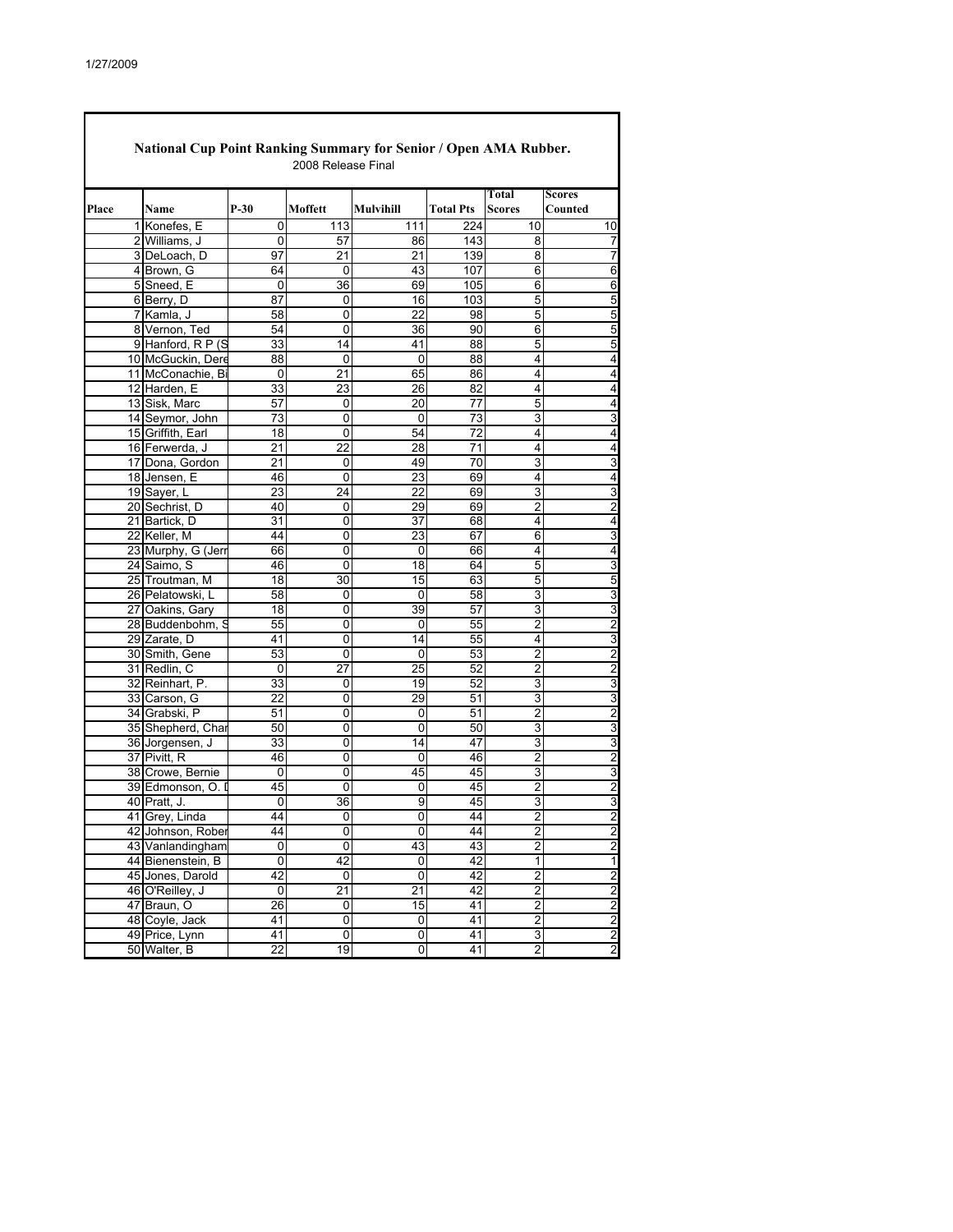| National Cup Point Ranking Summary for Senior / Open Glider.<br>2008 Release Final |                           |                 |                 |                 |                  |                 |                         |  |  |  |  |
|------------------------------------------------------------------------------------|---------------------------|-----------------|-----------------|-----------------|------------------|-----------------|-------------------------|--|--|--|--|
|                                                                                    |                           |                 |                 |                 |                  | Total           | <b>Scores</b>           |  |  |  |  |
| Place                                                                              | Name                      | HLG             | CLG             | Towline         | <b>Total Pts</b> | <b>Scores</b>   | Counted                 |  |  |  |  |
|                                                                                    | 1 Batiuk, Tim             | 204             | 208             | 143             | 555              | 33              | 21                      |  |  |  |  |
|                                                                                    | 2 Hines, L                | 139             | 211             | 90              | 440              | $\overline{25}$ | 19                      |  |  |  |  |
|                                                                                    | 3 Berry, D                | 132             | 142             | 104             | $\overline{378}$ | 18              | $\overline{17}$         |  |  |  |  |
|                                                                                    | 4 Pelatowski, L           | 155             | 136             | 61              | 352              | 19              | 17                      |  |  |  |  |
|                                                                                    | 5 Vollmer, A              | 82              | 133             | 0               | $\overline{215}$ | 13              | $\overline{12}$         |  |  |  |  |
|                                                                                    | 6 Covington, Mark         | 118             | 56              | 29              | 203              | 16              | 10                      |  |  |  |  |
|                                                                                    | 7 Reynolds, Todd          | 74              | 65              | 51              | 190              | 15              | 9                       |  |  |  |  |
|                                                                                    | 8 Nippert, V              | 87              | 71              | 5               | 163              | 11              | $\overline{9}$          |  |  |  |  |
|                                                                                    | 9 Schlarb, W              | 20              | 89              | 46              | 155              | 6               | 6                       |  |  |  |  |
|                                                                                    | 10 Buddenbohm, Sta        | 82              | 64              | 0               | 146              | 5               | 5                       |  |  |  |  |
|                                                                                    | 11 Vernon, T              | 70              | 59              | 15              | 144              | 7               | $\overline{7}$          |  |  |  |  |
|                                                                                    | 12 Gray Mel               | 66              | 15              | 59              | 140              | 7               | $\overline{7}$          |  |  |  |  |
|                                                                                    | 13 Edmonson, D            | 44              | 47              | 46              | 137              | 10              | 6                       |  |  |  |  |
|                                                                                    | 14 Phelan, Dennis         | 60              | 73              | $\mathbf 0$     | 133              | $\overline{8}$  | 8                       |  |  |  |  |
|                                                                                    | 15 DeLoach, D             | 19              | 47              | 58              | 124              | $\overline{12}$ | 7                       |  |  |  |  |
|                                                                                    | 16 Keller, M              | 43              | 39              | 42              | 124              | 16              | 6                       |  |  |  |  |
|                                                                                    | 17 Grell, G               | $\overline{25}$ | 41              | 55              | 121              | 7               | $\overline{7}$          |  |  |  |  |
|                                                                                    | 18 Kruse, L               | 53              | 65              | 0               | 118              | 7               | 6                       |  |  |  |  |
|                                                                                    | 19 Mekina, Joe            | 87              | 29              | 0               | 116              | 4               | 4                       |  |  |  |  |
|                                                                                    | 20 Sullivan, P            | 69              | 47              | 0               | 116              | 8               | 6                       |  |  |  |  |
|                                                                                    | 21 Thoren, Bob            | 35              | 34              | 45              | 114              | 9               | 6                       |  |  |  |  |
|                                                                                    | 22 Nelson, Elmer          | 23              | 45              | 43              | 111              | 11              | 6                       |  |  |  |  |
|                                                                                    | 23 Brocks, P              | 62              | 43              | 0               | 105              | 10              | $\overline{6}$          |  |  |  |  |
|                                                                                    | 24 Crawford, Dohrma       | 47              | $\overline{37}$ | 19              | 103              | 6               | 6                       |  |  |  |  |
|                                                                                    | 25 Grabski, P             | 64              | 11              | 27              | 102              | 6               | 6                       |  |  |  |  |
|                                                                                    | 26 Reynolds, Randy        | 49              | 0               | 49              | 98               | 8               | 5                       |  |  |  |  |
|                                                                                    | 27 Ray, Ralph             | 0               | 71              | 20              | 91               | 4               | 4                       |  |  |  |  |
|                                                                                    | 28 Avera, Bill            | 38              | 51              | 0               | 89               | 4               | 4                       |  |  |  |  |
|                                                                                    | 29 Ferrerio, A            | 88              | 0               | 0               | 88               | 5               | 4                       |  |  |  |  |
|                                                                                    | 30 Oakins, Steve          | 43              | 44              | 0               | 87               | 9               | 4                       |  |  |  |  |
|                                                                                    | 31 Kimball, B             | 24              | 25              | 25              | 74               | 3               | 3                       |  |  |  |  |
|                                                                                    | 32 Meyer, Neil            | 27              | 46              | 0               | $\overline{73}$  | $\overline{9}$  | 4                       |  |  |  |  |
|                                                                                    | 33 Gerspacher, D          | 46              | 25              | 0               | 71               | 4               | 3                       |  |  |  |  |
|                                                                                    | 34 Johnson M. Jr.         | 71              | 0               | 0               | 71               | 3               | 3                       |  |  |  |  |
|                                                                                    | 35 Cusick, C              | 39              | 30              | 0               | 69               | $\overline{6}$  | 4                       |  |  |  |  |
|                                                                                    | 36 Kopriva, T             | 47              | $\overline{22}$ | 0               | 69               | 4               | 4                       |  |  |  |  |
|                                                                                    | 37 Thompson, M            | 22              | 47              | 0               | 69               | 5               | 5                       |  |  |  |  |
|                                                                                    | 38 Whitney, M.            | 69              | 0               | 0               | 69               | 3               | 3                       |  |  |  |  |
|                                                                                    | 39 Whitney, Bob           | 0               | 65              | 0               | 65               | 3               | $\overline{3}$          |  |  |  |  |
|                                                                                    | 40 Stalick, B             | 29              | 35              | 0               | 64               | 5               | 5                       |  |  |  |  |
|                                                                                    | 41 Reuter, B              | 23              | $\overline{27}$ | $\overline{13}$ | 63               | 4               | 4                       |  |  |  |  |
|                                                                                    |                           |                 | 44              | 0               | 62               |                 |                         |  |  |  |  |
|                                                                                    | 42 Duke, W<br>43 Riley, W | 18<br>30        | 31              | $\Omega$        | 61               | 5<br>4          | 4<br>4                  |  |  |  |  |
|                                                                                    | 44 Romash, Rob            | 18              | 19              | $\overline{22}$ | 59               | 3               | 3                       |  |  |  |  |
|                                                                                    | 45 King, Joe              | 41              | 17              |                 | 58               | 3               | $\overline{3}$          |  |  |  |  |
|                                                                                    | 46 Juhl, Jim              | 57              | 0               | 0<br>0          | 57               | 3               | $\overline{3}$          |  |  |  |  |
|                                                                                    |                           |                 |                 |                 |                  |                 |                         |  |  |  |  |
|                                                                                    | 47 Griner, J              | 18              | 38              | 0               | 56               | 6               | $\overline{\mathbf{4}}$ |  |  |  |  |
|                                                                                    | 48 Pardue, Al             | 0               | 55              | 0               | 55               | $\overline{2}$  | $\overline{2}$          |  |  |  |  |
|                                                                                    | 49 Sifleet, R             | 0               | 0               | 55              | 55               | 2               | $\overline{c}$          |  |  |  |  |
|                                                                                    | 50 Maglio, A.             | 40              | $\overline{14}$ | 0               | 54               | 5               | 5                       |  |  |  |  |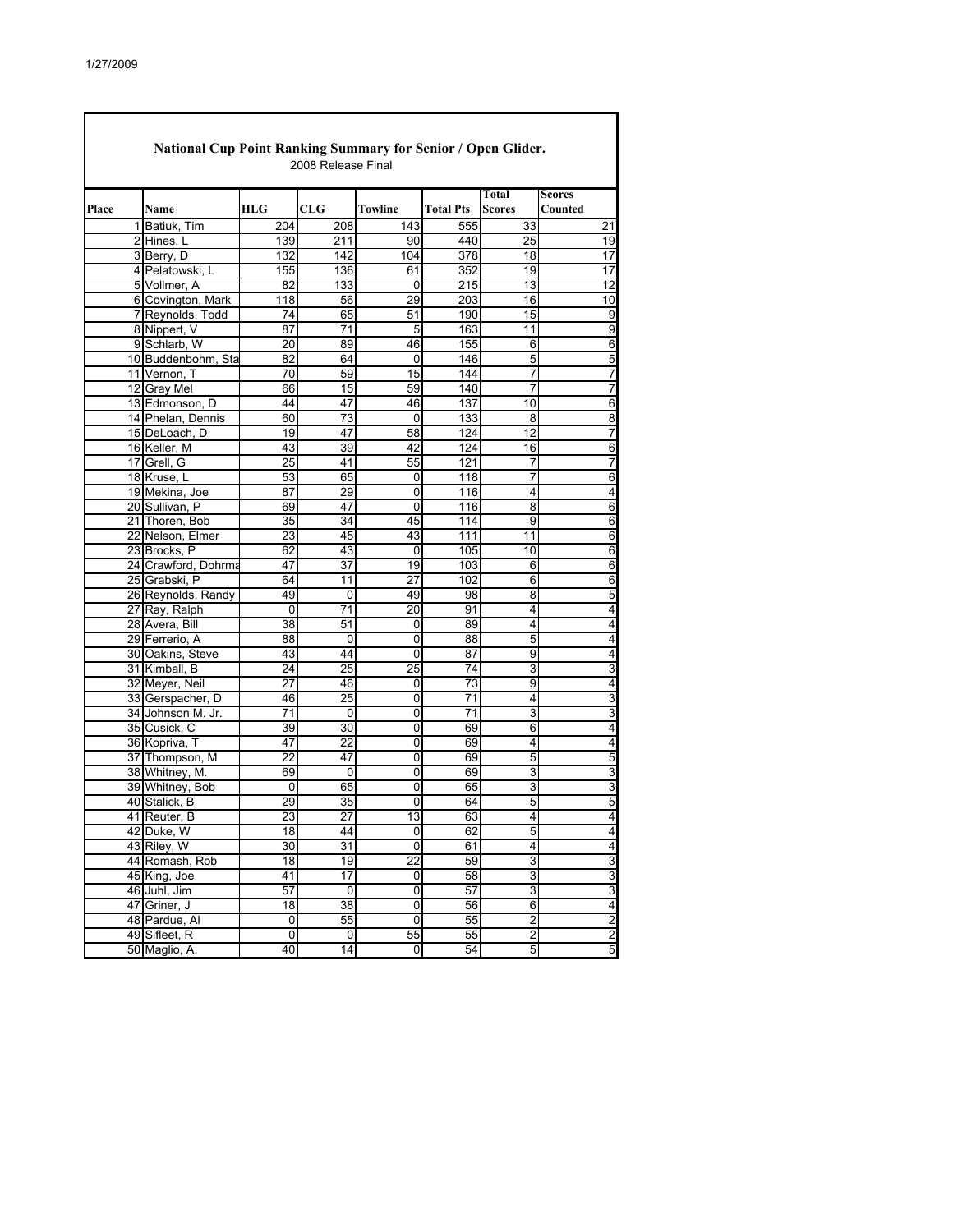| National Cup Point Ranking Summary for Senior / Open NOS Rubber.<br>2008 Release Final |                    |                |                |                              |                 |                         |                             |  |  |  |
|----------------------------------------------------------------------------------------|--------------------|----------------|----------------|------------------------------|-----------------|-------------------------|-----------------------------|--|--|--|
| Place                                                                                  | Name               | <b>Rubber</b>  |                | Wakefield Rub/Wake Total Pts |                 | Total<br><b>Scores</b>  | <b>Scores Counted</b>       |  |  |  |
|                                                                                        | 1 Andrews, Jean    | 62             | 38             | 44                           | 144             | 8                       |                             |  |  |  |
|                                                                                        | 2 Williams, J      | 51             | 48             | $\mathbf 0$                  | 99              | 4                       | 4                           |  |  |  |
|                                                                                        | 3 Redlin, C        | 35             | 34             | 21                           | 90              | 5                       | 5                           |  |  |  |
|                                                                                        | 4 Sneed, E         | 20             | 39             | 23                           | 82              | 4                       | 4                           |  |  |  |
|                                                                                        | 5 Crowe, Bernie    | 0              | 45             | 33                           | 78              | 5                       | 5                           |  |  |  |
|                                                                                        | 6 Laird, Tom       | 0              | 25             | 43                           | 68              | 3                       | $\overline{3}$              |  |  |  |
|                                                                                        | 7 Saimo, S         | $\Omega$       | 42             | 17                           | 59              | 3                       | 3                           |  |  |  |
|                                                                                        | 8 DeLoach, D       | 21             | 37             | 0                            | 58              | 3                       |                             |  |  |  |
|                                                                                        | 9 Romack, B        | 0              | 55             | 0                            | 55              | 3                       | $\frac{3}{3}$               |  |  |  |
|                                                                                        | 10 O'Reilley, J    | 26             | 0              | 17                           | 43              | 2                       |                             |  |  |  |
|                                                                                        | 11 Kothe, H        | 0              | 20             | 22                           | 42              | $\overline{\mathbf{c}}$ |                             |  |  |  |
|                                                                                        | 12 Konefes, E      | 15             | 0              | 23                           | 38              | $\overline{2}$          |                             |  |  |  |
|                                                                                        | 13 Hanford, R P (S | 14             | 0              | 23                           | 37              | 2                       | $\frac{2}{2}$ $\frac{2}{2}$ |  |  |  |
|                                                                                        | 14 Cover, Hal      | $\mathbf 0$    | 20             | 16                           | 36              | $\overline{2}$          |                             |  |  |  |
|                                                                                        | 15 Lehrman, J      | 21             | 0              | 13                           | 34              | $\overline{2}$          | $\frac{2}{2}$ $\frac{2}{2}$ |  |  |  |
|                                                                                        | 16 Simon, P        | 33             | 0              | 0                            | 33              | 2                       |                             |  |  |  |
|                                                                                        | 17 Masterman, Par  | 31             | 0              | $\overline{0}$               | 31              | $\overline{2}$          |                             |  |  |  |
|                                                                                        | 18 Gaylor, Wayne   | 17             | 13             | 0                            | 30              | 2                       |                             |  |  |  |
|                                                                                        | 19 Keegan, D       | 0              | 19             | 6                            | 25              | $\overline{2}$          | $\overline{\mathbf{c}}$     |  |  |  |
|                                                                                        | 20 Gregory, Roger  | 24             | 0              | $\overline{0}$               | $\overline{24}$ | 1                       | 1                           |  |  |  |
|                                                                                        | 21 Seymour, John   | 0              | 0              | 24                           | 24              | 1                       | $\overline{\mathbf{1}}$     |  |  |  |
|                                                                                        | 22 Gildersleeve, D | 0              | 0              | 22                           | 22              | 1                       | $\overline{\mathbf{1}}$     |  |  |  |
|                                                                                        | 23 Moon, Roger     | 22             | 0              | 0                            | 22              | 1                       | $\overline{1}$              |  |  |  |
|                                                                                        | 24 Finn, J         | 0              | 21             | $\overline{0}$               | 21              | 1                       | 1                           |  |  |  |
|                                                                                        | 25 Johnson, Ernst  | 21             | 0              | 0                            | 21              | 1                       | $\overline{1}$              |  |  |  |
|                                                                                        | 26 McConachie, B   | 19             | 0              | $\overline{0}$               | 19              | 1                       | 1                           |  |  |  |
|                                                                                        | 27 Barker, J.      | 0              | 0              | 18                           | 18              | 1                       | $\overline{1}$              |  |  |  |
|                                                                                        | 28 Pecenkovic, En  | 0              | 0              | 18                           | 18              | 1                       | $\overline{\mathbf{1}}$     |  |  |  |
|                                                                                        | 29 Perkins, C      | 0              | $\overline{0}$ | 18                           | $\overline{18}$ | 1                       | $\overline{1}$              |  |  |  |
|                                                                                        | 30 Walters, B      | 0              | 0              | 18                           | 18              | 1                       | 1                           |  |  |  |
|                                                                                        | 31 Bendini, Hugo   | 0              | 15             | 0                            | 15              | 1                       | 1                           |  |  |  |
|                                                                                        | 32 Pratt, John     | 14             | 0              | $\overline{0}$               | 14              | 1                       | 1                           |  |  |  |
|                                                                                        | 33 Pivitt, R       | 0              | 13             | 0                            | 13              | 1                       | $\overline{\mathbf{1}}$     |  |  |  |
|                                                                                        | 34 Stewart, OC     | 0              | 0              | 13                           | 13              | 1                       | $\overline{\mathbf{1}}$     |  |  |  |
|                                                                                        | 35 Andrade, P      | 0              | 9              | 0                            | 9               | 1                       | 1                           |  |  |  |
|                                                                                        | 36 Zarate, D       | 9              | 0              | 0                            | 9               | 1                       | 1                           |  |  |  |
|                                                                                        | 37 Livotto, Juan   | 0              | 5              | 0                            | 5               | 1                       | $\overline{\mathbf{1}}$     |  |  |  |
|                                                                                        | 38 Stewart, Roy    | 5              | 0              | $\overline{0}$               | 5               | 1                       | 1                           |  |  |  |
|                                                                                        | 39 Acton, D.       | 0              | 0              | 0                            | 0               | 0                       | 0                           |  |  |  |
|                                                                                        | 40 Adams, Dick     | 0              | 0              | 0                            | 0               | 0                       | $\overline{0}$              |  |  |  |
|                                                                                        | 41 Allnutt, Peter  | 0              | 0              | 0                            | 0               | 0                       | $\overline{0}$              |  |  |  |
|                                                                                        | 42 Alvis, M        | 0              | 0              | 0                            | 0               | 0                       | $\overline{0}$              |  |  |  |
|                                                                                        | 43 Anders, J       | 0              | 0              | 0                            | 0               | 0                       | $\overline{\mathbf{0}}$     |  |  |  |
|                                                                                        | 44 Anderson, J     | $\overline{0}$ | $\overline{0}$ | $\overline{0}$               | $\overline{0}$  | $\overline{0}$          | $\overline{0}$              |  |  |  |
|                                                                                        | 45 Aronstein, D    | 0              | 0              | $\overline{0}$               | $\overline{0}$  | $\overline{0}$          |                             |  |  |  |
|                                                                                        | 46 Avallone, A     | 0              | $\overline{0}$ | $\overline{0}$               | $\overline{0}$  | 0                       |                             |  |  |  |
|                                                                                        | 47 Avallone, E     | 0              | 0              | 0                            | 0               | $\overline{0}$          | $\circ$ $\circ$             |  |  |  |
|                                                                                        | 48 Avila, G        | 0              | $\overline{0}$ | $\overline{0}$               | $\overline{0}$  | $\overline{0}$          |                             |  |  |  |
|                                                                                        | 49 Baker, D        | 0              | 0              | 0                            | 0               | 0                       | $\pmb{0}$                   |  |  |  |
|                                                                                        | 50 Barlow, R.      | 0              | 0              | 0                            | 0               | 0                       | $\overline{\mathbf{0}}$     |  |  |  |